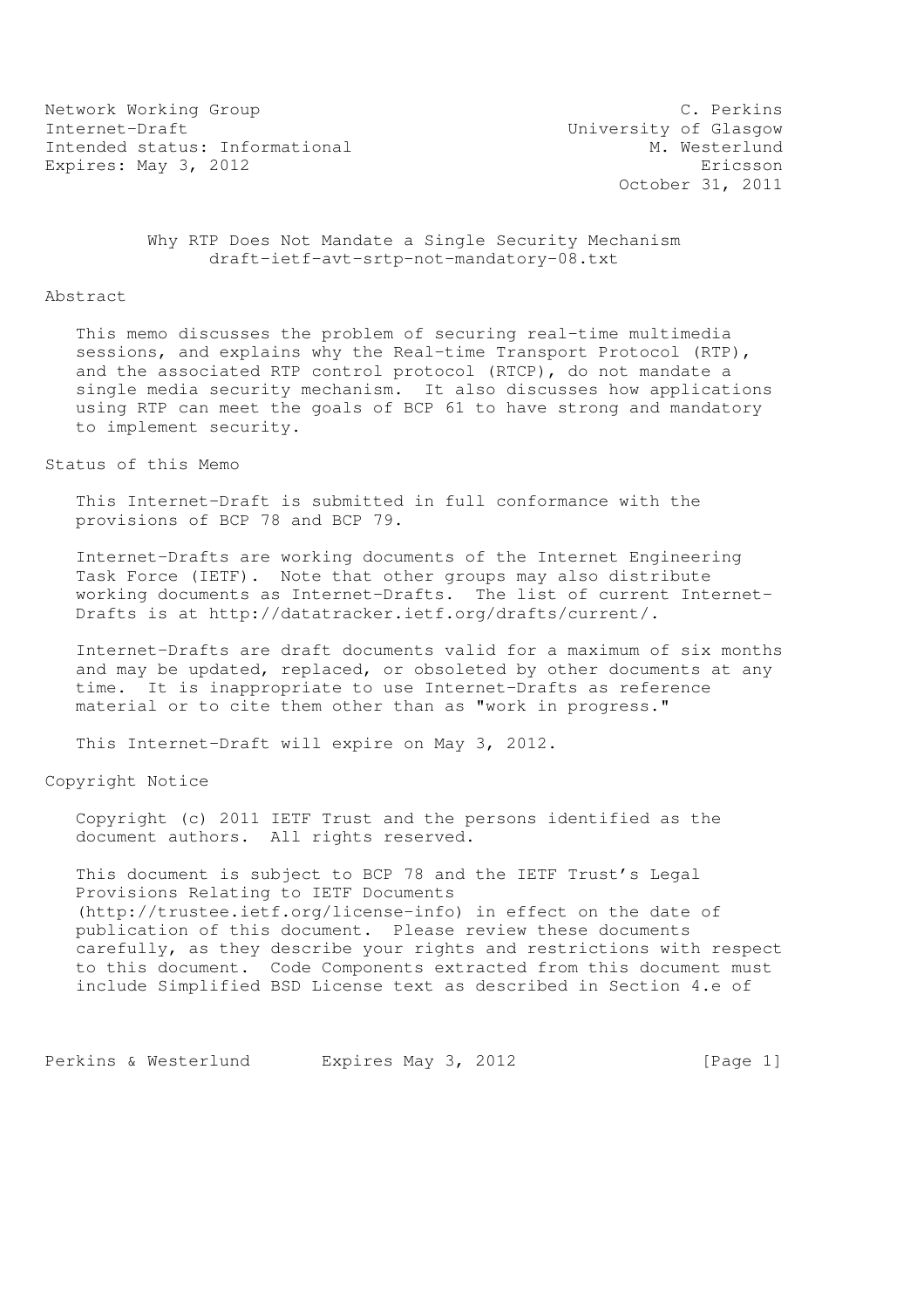the Trust Legal Provisions and are provided without warranty as described in the Simplified BSD License.

## Table of Contents

|                | RTP Applications and Deployment Scenarios 3                   |  |
|----------------|---------------------------------------------------------------|--|
|                | 3. Implications for RTP Security 4                            |  |
|                | 4. Implications for Key Management 5                          |  |
|                | 5. On the Requirement for Strong Security in IETF protocols 7 |  |
| 6 <sub>1</sub> |                                                               |  |
|                | 7. Security Considerations 8                                  |  |
|                |                                                               |  |
|                |                                                               |  |
|                |                                                               |  |
|                |                                                               |  |
|                |                                                               |  |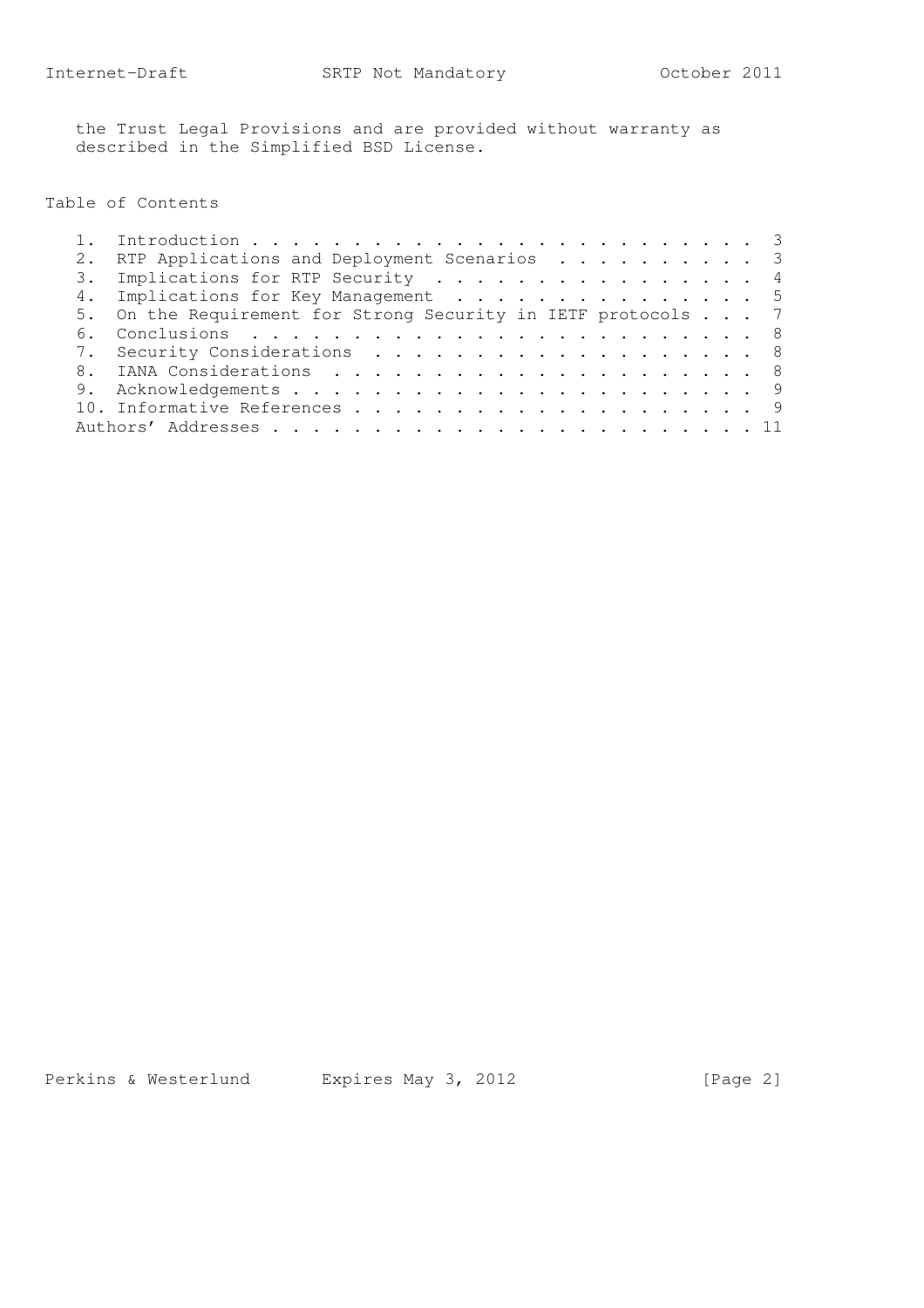# 1. Introduction

 The Real-time Transport Protocol (RTP) [RFC3550] is widely used for voice over IP, Internet television, video conferencing, and various other real-time and streaming media applications. Despite this, the base RTP specification provides very limited options for media security, and defines no standard key exchange mechanism. Rather, a number of extensions are defined to provide confidentiality and authentication of RTP media streams and RTCP control messages, and to exchange security keys. This memo outlines why it is appropriate that multiple extension mechanisms are defined, rather than mandating a single security and keying mechanism.

 The consensus for Strong Security Requirements for IETF Standard Protocols (BCP61) [RFC3365] describes the Danvers Doctrine, which states that:

 "The solution is that we MUST implement strong security in all protocols to provide for the all too frequent day when the protocol comes into widespread use in the global Internet."

 BCP 61 also discusses that security must be implemented, and makes the following statement:

 "However security must be a MUST IMPLEMENT so that end users will have the option of enabling it when the situation calls for it."

 This IETF consensus provides a clear challange for RTP security, due to the heterogenous scenarios in which RTP can be used, and the wide choice of security mechanisms available. This memo describes how RTP based applications, or classes of applications, can best meet the security goals of BCP 61.

This memo provides information for the community; it does not specify a standard of any kind.

 The structure of this memo is as follows. Section 2 describes a number of scenarios in which RTP is deployed. Following this, Section 3 outlines the implications of this range of scenarios for media confidentially and authentication, and Section 4 outlines the implications for key exchange. Section 5 outlines how the RTP framework can meet the requirement of BCP 61. Section 6 then concludes and gives some recommendations.

2. RTP Applications and Deployment Scenarios

The range of application and deployment scenarios where RTP has been

Perkins & Westerlund Expires May 3, 2012 [Page 3]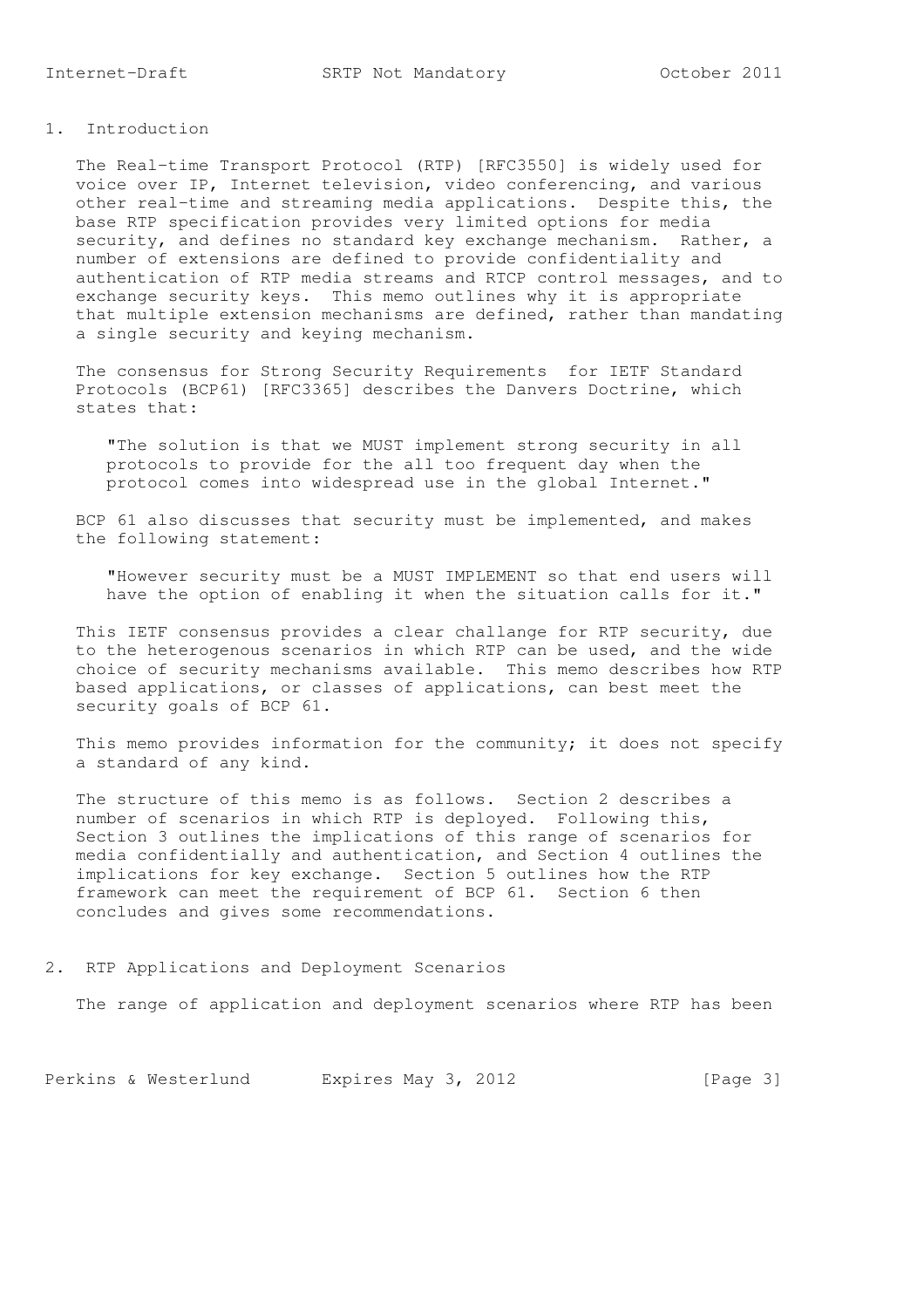used includes, but is not limited to, the following:

- o Point-to-point voice telephony (fixed and wireless networks)
- o Point-to-point voice and video conferencing
- o Centralised group video conferencing with a multipoint conference unit (MCU)
- o Any Source Multicast video conferencing (light-weight sessions; Mbone conferencing)
- o Point-to-point streaming audio and/or video
- o Source-specific multicast (SSM) streaming to large group (IPTV and 3GPP Multimedia Broadcast Multicast Service (MBMS) [MBMS])
- o Replicated unicast streaming to a group
- o Interconnecting components in music production studios and video editing suites
- o Interconnecting components of distributed simulation systems
- o Streaming real-time sensor data

 As can be seen, these scenarios vary from point-to-point to very large multicast groups, from interactive to non-interactive, and from low bandwidth (kilobits per second) to very high bandwidth (multiple gigabits per second). While most of these applications run over UDP [RFC0768], some use TCP [RFC0793], [RFC4614] or DCCP [RFC4340] as their underlying transport. Some run on highly reliable optical networks, others use low rate unreliable wireless networks. Some applications of RTP operate entirely within a single trust domain, others are inter-domain, with untrusted (and potentially unknown) users. The range of scenarios is wide, and growing both in number and in heterogeneity.

3. Implications for RTP Security

 The wide range of application scenarios where RTP is used has led to the development of multiple solutions for securing RTP media streams and RTCP control messages, considering different requirements. Perhaps the most widely applicable of these solutions is the Secure RTP (SRTP) framework [RFC3711]. This is an application-level media security solution, encrypting the media payload data (but not the RTP headers) to provide some degree of confidentiality, and providing

Perkins & Westerlund Expires May 3, 2012 [Page 4]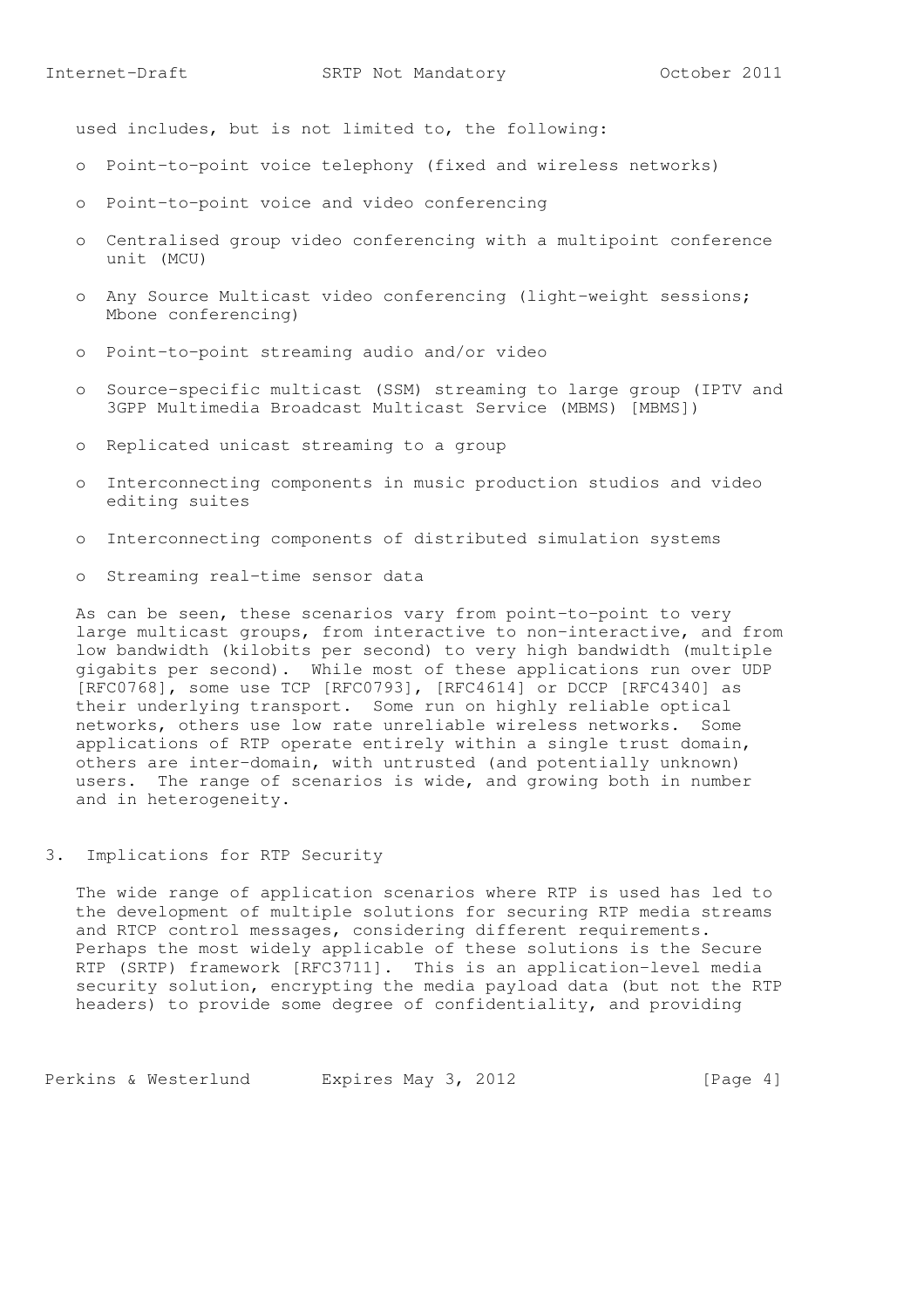optional source origin authentication. It was carefully designed to be both low overhead, and to support the group communication features of RTP, across a range of networks.

 SRTP is not the only media security solution in use, however, and alternatives are more appropriate for some scenarios. For example, many client-server streaming media applications can run over a single TCP connection, multiplexing media data with control information on that connection (RTSP [I-D.ietf-mmusic-rfc2326bis] is a widely used example of such a protocol). One way to provide media security for such client-server media applications is to use TLS [RFC5246] to protect the TCP connection, sending the RTP media data over the TLS connection. Using the SRTP framework in addition to TLS is unnecessary, and would result in double encryption of the media, and SRTP cannot be used instead of TLS since it is RTP-specific, and so cannot protect the control traffic.

 Other RTP use cases work over networks which provide security at the network layer, using IPsec. For example, certain 3GPP networks need IPsec security associations for other purposes, and can reuse those to secure the RTP session [TS-33210]. SRTP is, again, unnecessary in such environments, and its use would only introduce overhead for no gain.

 For some applications it is sufficient to protect the RTP payload data while leaving RTP, transport, and network layer headers unprotected. An example of this is RTP broadcast over DVB-H [ETSI.TS.102.474], where one mode of operation uses ISMA Cryp 2.0 [ISMA] to encrypt the RTP payload data only.

 All these are application scenarios where RTP has seen commercial deployment. Other use cases exist, with additional requirements. For example, if the media transport is done over UDP [RFC0768], DCCP [RFC4340] or SCTP [RFC4960], then using DTLS [RFC4347] to protect the whole RTP packets is an option. There is no media security protocol that is appropriate for all these environments. Accordingly, multiple RTP media security protocols can be expected to remain in wide use.

# 4. Implications for Key Management

 With such a diverse range of use cases come a range of different protocols for RTP session establishment. Mechanisms used to provide security keying for these different session establishment protocols can basically be put into two categories: inband and out-of-band in relation to the session establishment mechanism. The requirements for these solutions are highly varying. Thus a wide range of

Perkins & Westerlund Expires May 3, 2012 [Page 5]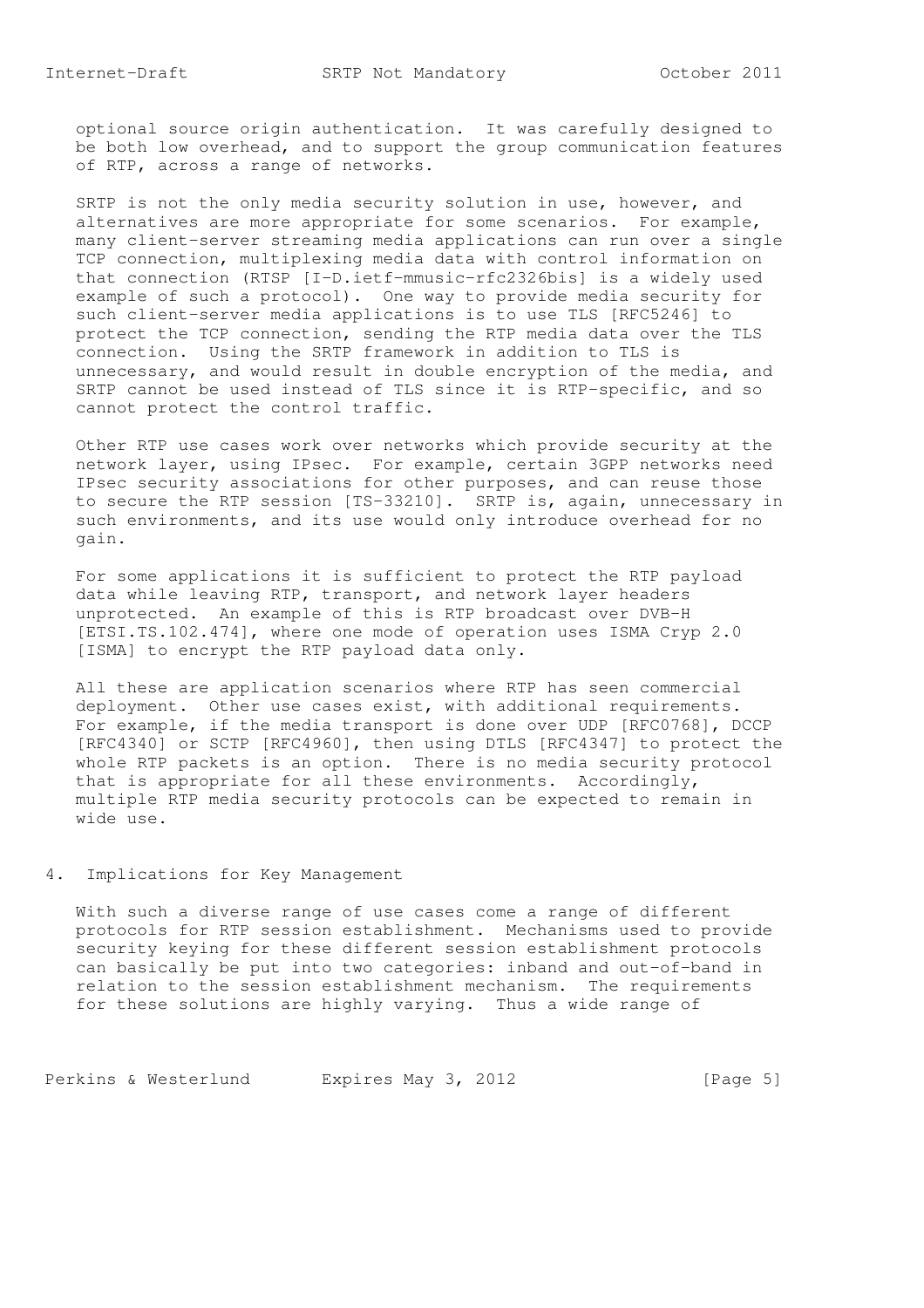solutions have been developed in this space:

- o A common use case for RTP is probably point-to-point voice calls or centralised group conferences, negotiated using SIP [RFC3261] with the SDP offer/answer model [RFC3264], operating on a trusted infrastructure. In such environments, SDP security descriptions [RFC4568], or the MIKEY [RFC3830] protocol using the Key Management Extensions for SDP [RFC4567], are appropriate keying mechanisms, where the keying messages/material are embedded in the SDP [RFC4566] exchange. The infrastructure may be secured by protecting the SDP exchange in SIP using TLS or S/MIME, for example [RFC3261]. Protocols such as DTLS-SRTP [RFC5764] or ZRTP [RFC6189] are also appropriate in such environments.
- o Point-to-point RTP sessions may be negotiated using SIP with the offer/answer model, but operating over a network with untrusted infrastructure. In such environments, the key management protocol can be run on the media path, bypassing the untrusted infrastructure. Protocols such as DTLS-SRTP [RFC5764] or ZRTP [RFC6189] are useful here, as are inband mechanism that protect the keying material such as MIKEY [RFC3830] using the Key Management Extensions for SDP [RFC4567]. It should be noted that the end-points for all the above mechanisms must prevent total downgrade to no security for the RTP media streams.
- o For point-to-point client-server streaming of RTP over RTSP, a TLS association is appropriate to manage keying material, in much the same manner as would be used to secure an HTTP session. But also using SRTP with DTLS-SRTP keying or DTLS are appropriate choices.
- o A session description may be sent by email, secured using S/MIME or PGP, or retrieved from a web page, using HTTP with TLS.
- o A session description may be distributed to a multicast group using SAP or FLUTE secured with S/MIME.
- o A session description may be distributed using the Open Mobile Alliance DRM key management specification [OMA-DRM] when using a point-to-point streaming session setup with RTSP in the 3GPP PSS environment [PSS].
- o In the 3GPP Multimedia Broadcast Multicast Service (MBMS) system, HTTP and MIKEY are used for key management [MBMS-SEC].

 A more detailed survey of requirements for media security management protocols can be found in [RFC5479]. As can be seen, the range of use cases is wide, and there is no single protocol that is appropriate for all scenarios. These solutions have been further

Perkins & Westerlund Expires May 3, 2012 [Page 6]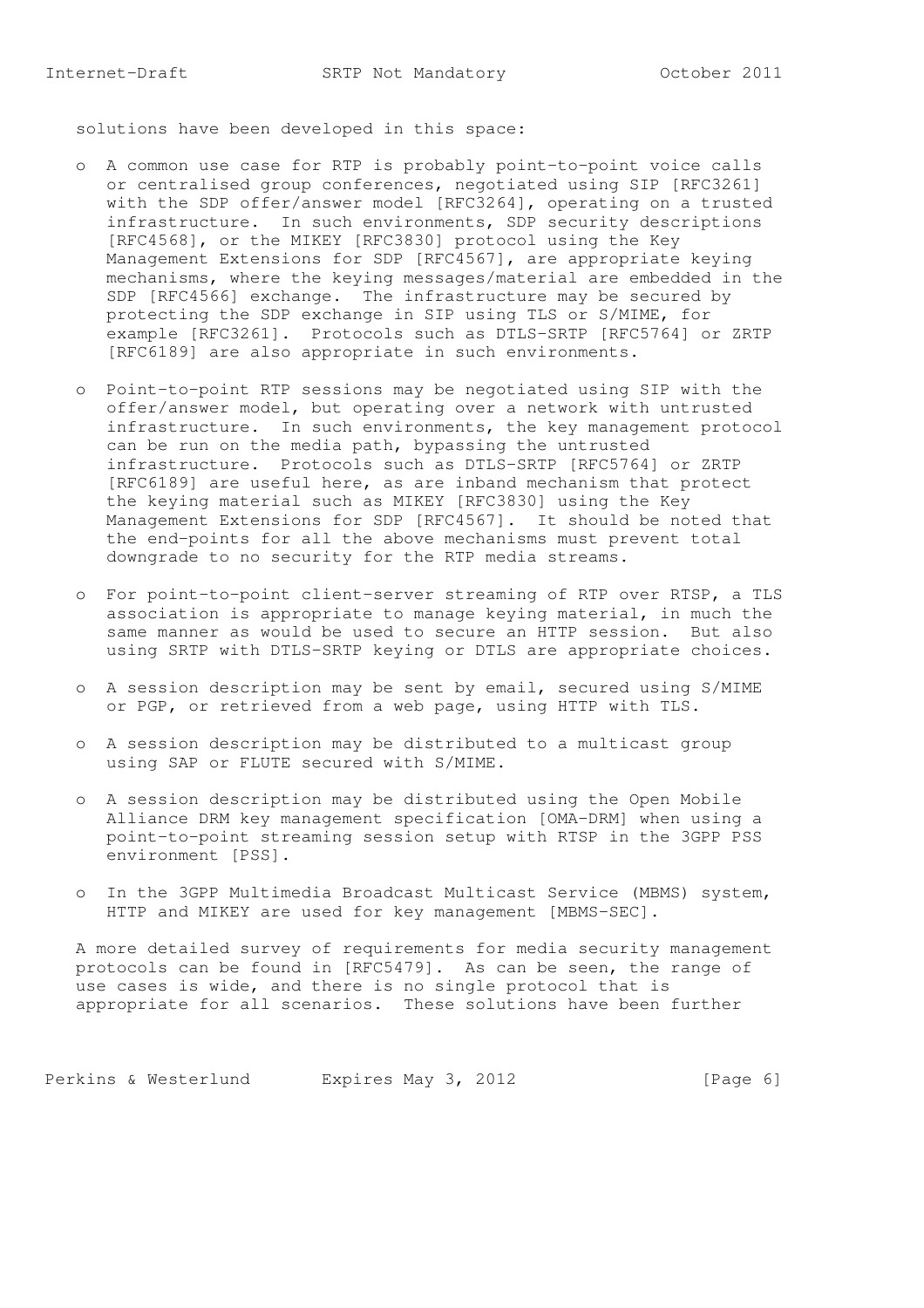diversified by the existence of infrastructure elements such as authentication solutions that are tied into the key management.

# 5. On the Requirement for Strong Security in IETF protocols

 BCP 61 [RFC3365] puts a requirement on IETF protocols to provide strong, mandatory to implement, security solution. This is actually quite a difficult requirement for any type of framework protocol like RTP, or for that matter the Reliable Multicast Transport suite [RFC3048], since one can never know all the deployment scenarios, and if they are covered by the security solution. It would clearly be desirable if a single media security solution and a single key management solution could be developed, satisfying the range of use cases for RTP. The authors are not aware of any such solution, however, and believe it is unlikely that any single solution can be developed.

 For a framework protocol it appears that the only sensible solution to the requirement of BCP 61 is to develop or use security building blocks, like SRTP, SDP security descriptions, MIKEY, DTLS, DTLS-SRTP, or IPsec, to provide the basic security services of authorization, data integrity protection and date confidentiality protection. When new usages of the RTP framework arise, one needs to analyze the situation, to determine if the existing building blocks satisfy the requirements. If not, it is necessary to develop new security building blocks.

 When it comes to fulfilling the "MUST Implement" strong security for a specific application, or class of applications, it will fall on that application to actually consider what building blocks it is required to support. To maximize interoperability it is desirable if certain applications, or classes of application with similar requirements, agree on what data security mechanisms and key management should be used. If such agreement is not possible, there will be increased cost, either in the lack of interoperability, or in the need to implement more solutions. Unfortunately this situation, if not handled reasonably well, can result in a failure to satisfy the requirement of providing the users with an option of turning on strong security when desired.

 The IETF needs to perform this selection of security building blocks whenever it is possible. This can be done if the application, or class of applications, is being specified within the IETF, or wich a scope where the IETF can take the role to provide a security profile. However, it is clear that many applications, or classes of application, are specified outside the scope and influence of the IETF. In those case we can't do other than strongly recommend these

Perkins & Westerlund Expires May 3, 2012 [Page 7]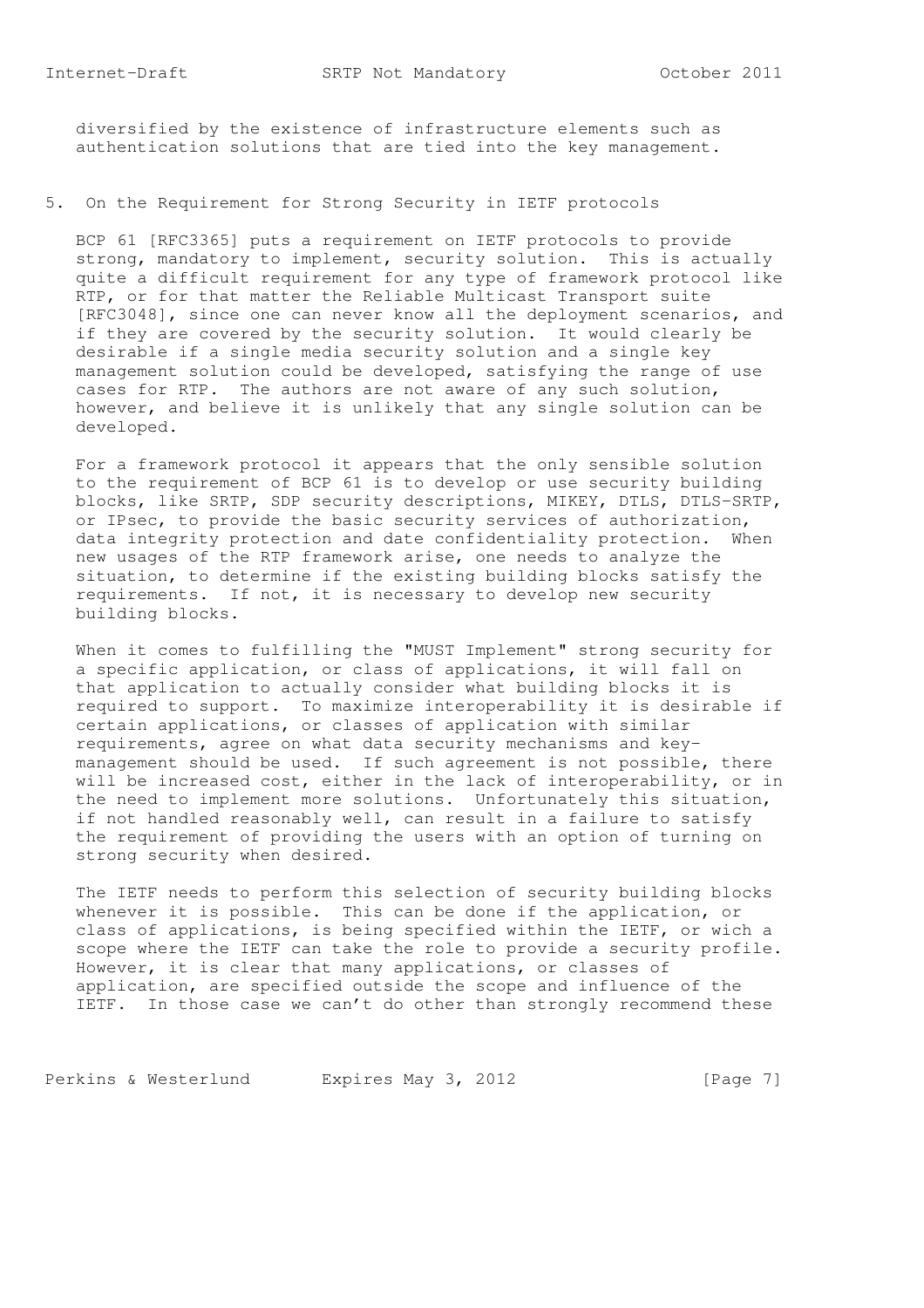organizations perform a security analysis, taking into account other applications, to try to maximize the security and interoperability.

#### 6. Conclusions

 As discussed earlier it appears that a single solution can't be designed to meet the diverse requirements. In the absence of such a solution, it is hoped that this memo explains why SRTP is not mandatory as the media security solution for RTP-based systems, and why we can expect multiple key management solutions for systems using RTP.

 It is very important for any RTP-based application to consider how it meets the security requirements. This will require some analysis to determine these requirements, followed by the selection of a mandatory to implement solution, or in exceptional scenarios several solutions, including the desired RTP traffic protection and key management. When defining applications or protocols using RTP within the IETF, the responsibility for fulfilling the BCP 61 requirements will fall onto the developers of these applications. IETF also should be open to help other standards bodies by defining security profiles suitable for classes of applications.

 Anyone defining an RTP based application needs to take care to consider how to fulfill its security goals and specify which mechanisms that are to be implemented. In that work interoperability with similar applications should be considered, so that when such applications becomes desirable to interconnect those applications, their security solutions are compatible and will not require additional implementation or costly gateways that also reduce security by forcing a trusted third party.

 SRTP is a preferred solution for the protection of the RTP traffic in those use cases where it is applicable. It is out of scope for this memo to recommend a preferred key management solution in general. The authors do note that DTLS-SRTP was developed in the IETF to meet the goals of point to point media sessions established by SIP.

7. Security Considerations

This entire memo is about security.

8. IANA Considerations

No IANA actions are required.

Perkins & Westerlund Expires May 3, 2012 [Page 8]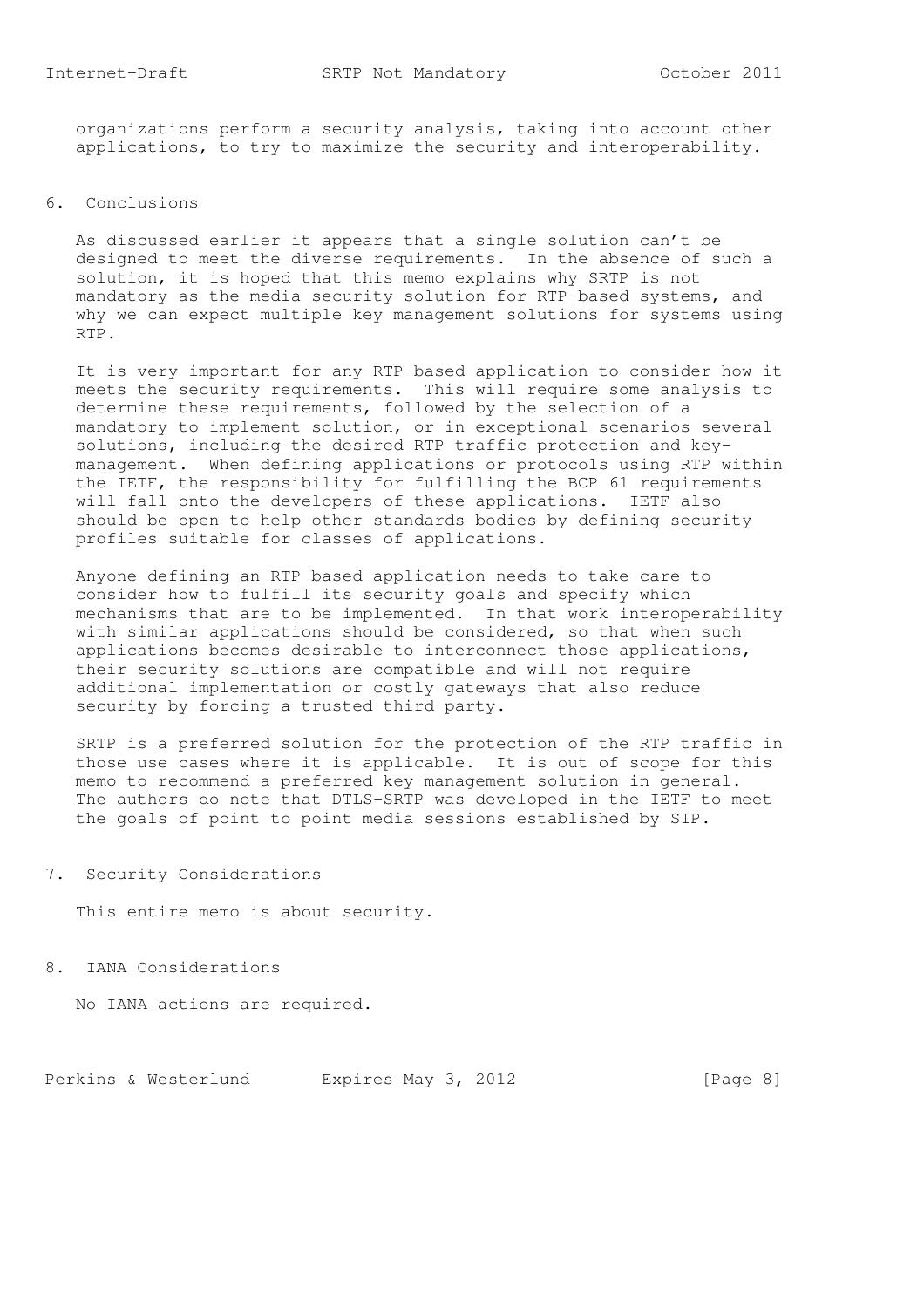9. Acknowledgements

 Thanks to Ralph Blom, Hannes Tschofenig, Dan York, Alfred Hoenes, Martin Ellis, Ali Begen, and Keith Drage for their feedback.

#### 10. Informative References

 [ETSI.TS.102.474] ETSI, "Digital Video Broadcasting (DVB); IP Datacast over DVB-H: Service Purchase and Protection", ETSI TS 102 474, November 2007.

- [I-D.ietf-mmusic-rfc2326bis] Schulzrinne, H., Rao, A., Lanphier, R., Westerlund, M., and M. Stiemerling, "Real Time Streaming Protocol 2.0 (RTSP)", draft-ietf-mmusic-rfc2326bis-28 (work in progress), October 2011.
- [ISMA] Internet Streaming Media Alliance, "Encryption and Authentication Version 2.0", November 2007.
- [MBMS] 3GPP, "Multimedia Broadcast/Multicast Service (MBMS); Protocols and codecs TS 26.346".
- [MBMS-SEC] 3GPP, "Security of Multimedia Broadcast/Multicast Service (MBMS) TS 33.246".
- [OMA-DRM] Open Mobile Alliance, "DRM Specification 2.0".
- [PSS] 3GPP, "Transparent end-to-end Packet-switched Streaming Service (PSS); Protocols and codecs TS 26.234".
- [RFC0768] Postel, J., "User Datagram Protocol", STD 6, RFC 768, August 1980.
- [RFC0793] Postel, J., "Transmission Control Protocol", STD 7, RFC 793, September 1981.
- [RFC3048] Whetten, B., Vicisano, L., Kermode, R., Handley, M., Floyd, S., and M. Luby, "Reliable Multicast Transport Building Blocks for One-to-Many Bulk-Data Transfer", RFC 3048, January 2001.
- [RFC3261] Rosenberg, J., Schulzrinne, H., Camarillo, G., Johnston, A., Peterson, J., Sparks, R., Handley, M., and E. Schooler, "SIP: Session Initiation Protocol", RFC 3261,

Perkins & Westerlund Expires May 3, 2012 [Page 9]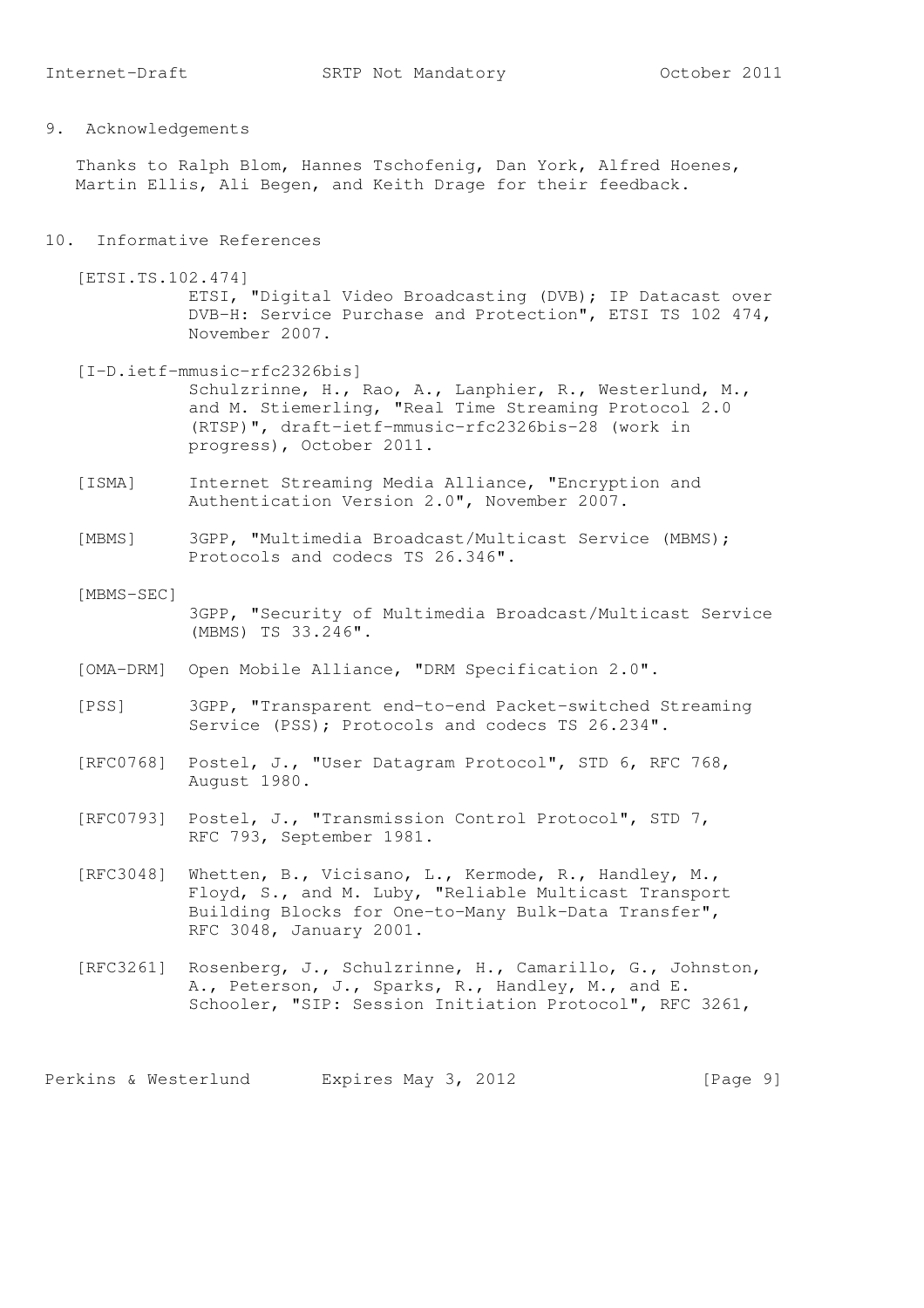June 2002.

- [RFC3264] Rosenberg, J. and H. Schulzrinne, "An Offer/Answer Model with Session Description Protocol (SDP)", RFC 3264, June 2002.
- [RFC3365] Schiller, J., "Strong Security Requirements for Internet Engineering Task Force Standard Protocols", BCP 61, RFC 3365, August 2002.
- [RFC3550] Schulzrinne, H., Casner, S., Frederick, R., and V. Jacobson, "RTP: A Transport Protocol for Real-Time Applications", STD 64, RFC 3550, July 2003.
- [RFC3711] Baugher, M., McGrew, D., Naslund, M., Carrara, E., and K. Norrman, "The Secure Real-time Transport Protocol (SRTP)", RFC 3711, March 2004.
	- [RFC3830] Arkko, J., Carrara, E., Lindholm, F., Naslund, M., and K. Norrman, "MIKEY: Multimedia Internet KEYing", RFC 3830, August 2004.
	- [RFC4340] Kohler, E., Handley, M., and S. Floyd, "Datagram Congestion Control Protocol (DCCP)", RFC 4340, March 2006.
	- [RFC4347] Rescorla, E. and N. Modadugu, "Datagram Transport Layer Security", RFC 4347, April 2006.
	- [RFC4566] Handley, M., Jacobson, V., and C. Perkins, "SDP: Session Description Protocol", RFC 4566, July 2006.
	- [RFC4567] Arkko, J., Lindholm, F., Naslund, M., Norrman, K., and E. Carrara, "Key Management Extensions for Session Description Protocol (SDP) and Real Time Streaming Protocol (RTSP)", RFC 4567, July 2006.
	- [RFC4568] Andreasen, F., Baugher, M., and D. Wing, "Session Description Protocol (SDP) Security Descriptions for Media Streams", RFC 4568, July 2006.
	- [RFC4614] Duke, M., Braden, R., Eddy, W., and E. Blanton, "A Roadmap for Transmission Control Protocol (TCP) Specification Documents", RFC 4614, September 2006.
	- [RFC4960] Stewart, R., "Stream Control Transmission Protocol", RFC 4960, September 2007.
	- [RFC5246] Dierks, T. and E. Rescorla, "The Transport Layer Security

Perkins & Westerlund Expires May 3, 2012 [Page 10]